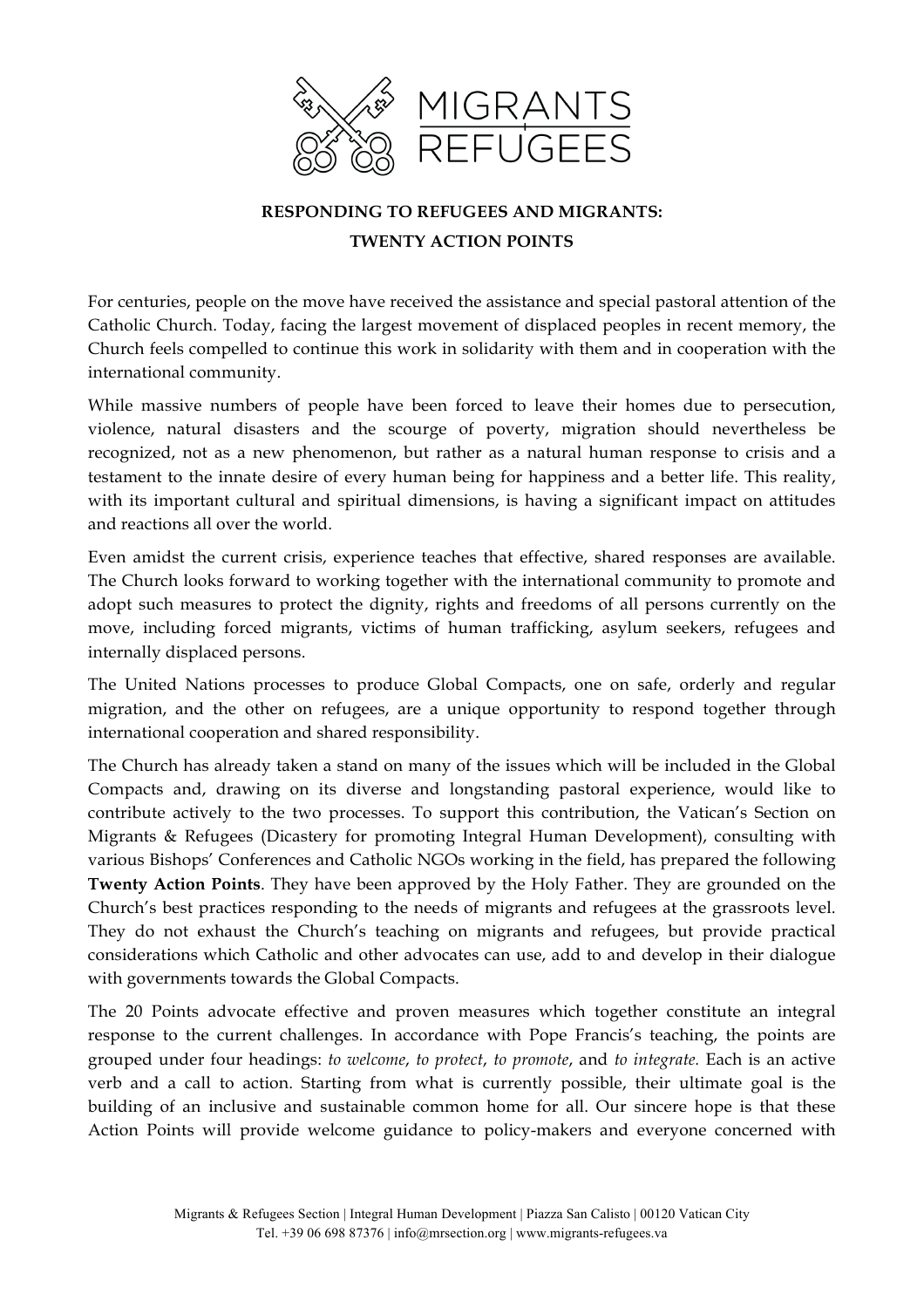improving the situation of migrants, refugees, asylum seekers and internally displaced persons, especially those who are most vulnerable.

Empirical evidence shows that migration is more and more mixed. This makes it difficult to maintain a clear-cut distinction between migrants and refugees. Often their needs are very similar if not identical. Accordingly, let the drafting and negotiating strive for the greatest possible harmony between the two Global Compacts. Moreover, both Compacts should have a real impact on people's lives and should, therefore, include targets and goals to be met as well as reporting mechanisms.

The Migrants & Refugees Section offers the *Twenty Action Points* as a contribution to the drafting, negotiation and adoption of the Global Compacts on Migrants and on Refugees by the end of 2018. Guided by Pope Francis, the Section stands behind the principles embodied in these Points and looks forward to working with the international community toward their inclusion in the Global Compacts.

# **I - To Welcome: Enhancing Safe and Legal Channels for Migrants and Refugees**

Migration should be safe, legal and orderly, and the decision to migrate voluntary. With this in mind, the following action points are suggested:

- 1. Encourage States to ban arbitrary and collective expulsions. The "non refoulement" principle should always be respected. This principle is based on the individual situation of the person and not on how "safe" a country is generally claimed to be. States should avoid using safe country lists, as such lists often fail to meet the refugee's needs for protection.
- 2. Encourage States and all actors involved to expand the number and range of alternative legal pathways for safe and voluntary migration and resettlement, in full respect for the principle of non-refoulement**.** Examples of such avenues would include:
	- a. Adopt the practice of extending humanitarian visas, or if already present, expand their use as a national policy priority.
	- b. Encourage the wider use of student visas, including for apprenticeship and internship programmes as well as all levels of formal education.
	- c. Adopt humanitarian corridor programs that grant legal entry with a humanitarian visa to people in particularly vulnerable situations, including those forced to flee conflict and natural disasters.
	- d. Adopt legislation which enables local integration through community and private sponsorship by citizens, communities and organizations.
	- e. Adopt resettlement policies for refugees or, if already present in the legal framework, increase the number of refugees resettled on a scale that would enable the annual resettlement needs identified by the Office of the United Nations High Commissioner for Refugees to be met.
	- f. Provide family reunification visas or, if already available, expand the number of such visas issued, particularly for the reunification of all family members (including grandparents, siblings and grandchildren).
	- *g.* Adopt national policies which permit those forced to flee armed conflict, persecution or widespread violence in their countries of origin to be received immediately, even if temporarily, by neighboring States through, for example, the granting of temporary protection status.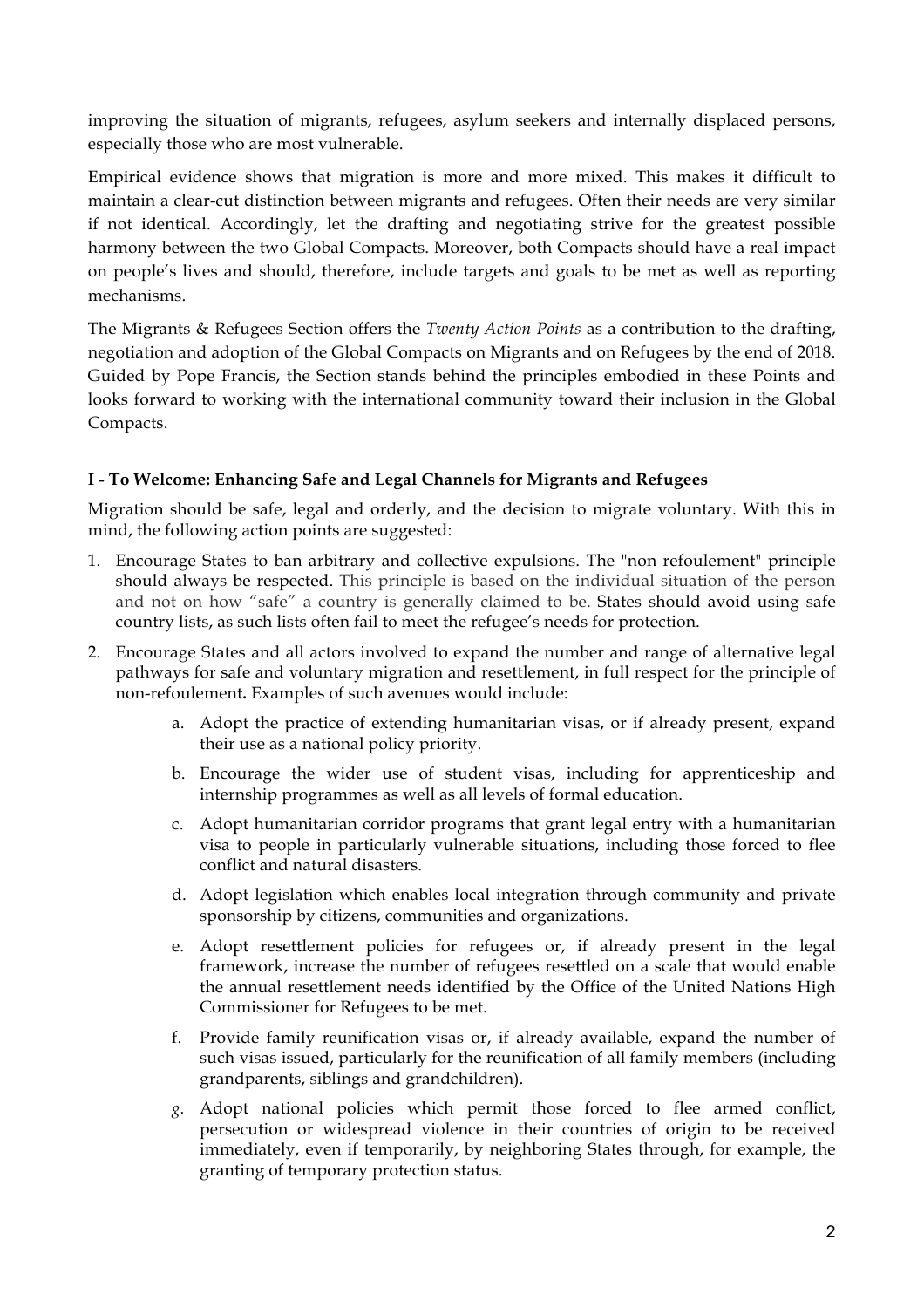- h. A responsible and dignified welcome of migrants and refugees "begins by offering them decent and appropriate shelter. The enormous gathering together of persons seeking asylum and of refugees has not produced positive results. Instead these gatherings have created new situations of vulnerability and hardship. More widespread programmes of welcome, already initiated in different places, seem to favour a personal encounter and allow for greater quality of service and increased guarantees of success."1
- 3. Encourage States to adopt a national security perspective that fully takes into account the security and human rights of all migrants, asylum seekers and refugees entering its territory. For example:
	- a. Provide training in international human rights law and international refugee law to public officials and law enforcement officers who work in border areas.
	- b. Adopt national policies which respond first to the needs and vulnerabilities of those seeking admission, including access to basic services, before addressing an applicant's legal status.
	- c. Adopt national security policies that prioritize the safety and protection of refugees and asylum seekers fleeing armed conflict, persecution or widespread violence to find safety quickly by ensuring an expeditious screening and admission process.
	- d. Adopt national policies which prefer alternatives to the detention of those seeking access to the territory.

### **II - To Protect: Ensuring Migrants' and Refugees' Rights and Dignity**

The Church insists on the importance of taking a *holistic and integrated approach*, with a focus on the centrality of the human person. A holistic approach remains, indeed, the best way to detect and overcome harmful stereotypes, and to avoid stigmatizing anyone in respect to a few specific aspects, to take account of all dimensions and fundamental aspects of the person as a whole. "The proper implementation of human rights becomes truly beneficial for migrants, as well as for the sending and receiving countries. The measures suggested are not a mere concession to migrants. They are in the interest of migrants, host societies, and the international community at large. Promoting and respecting the human rights of migrants and their dignity ensures that everyone's rights and dignity in society are fully respected."2 Migrants, asylum seekers and refugees should be received as human beings, in dignity and full respect for their human rights, regardless of their migratory status. While it is the right of every State to manage and control its borders, migrants and refugees must be received in conformity with applicable obligations under international law, including international human rights law and international refugee law. The more alternative and legal pathways are available to the migrant and refugee, the less likely they are to be taken advantage of by criminal networks and to find themselves victims of human trafficking, or victims of exploitation and abuse in the context of the smuggling of migrants.

The right to life is the most basic guarantee of civil and political freedom. Article 6 of the International Covenant on Civil and Political Rights states that "[e]very human being has the inherent right to life. This right shall be protected by law. No one shall be arbitrarily deprived of his life."<sup>3</sup> Every response to migrants, refugees and asylum seekers, particularly in search and

<sup>1</sup> Pope Francis, Address to Participants in the *International Forum on Migration and Peace*, 21 February 2017*.* 

<sup>2</sup> Statement of the Permanent Observer of the Holy See to the United Nations and Other International Organizations in Geneva at the 29th Session of the Human Rights Council Interactive Dialogue with the Special Rapporteur on Migrants Geneva, 15 June 2015.

<sup>3</sup> GA res. 2200A (XXI), 21 UN GAOR Supp. (No. 16) at 52, UN Doc. A/6316 (1966); 999 UNTS 171; 6 ILM 368 (1967).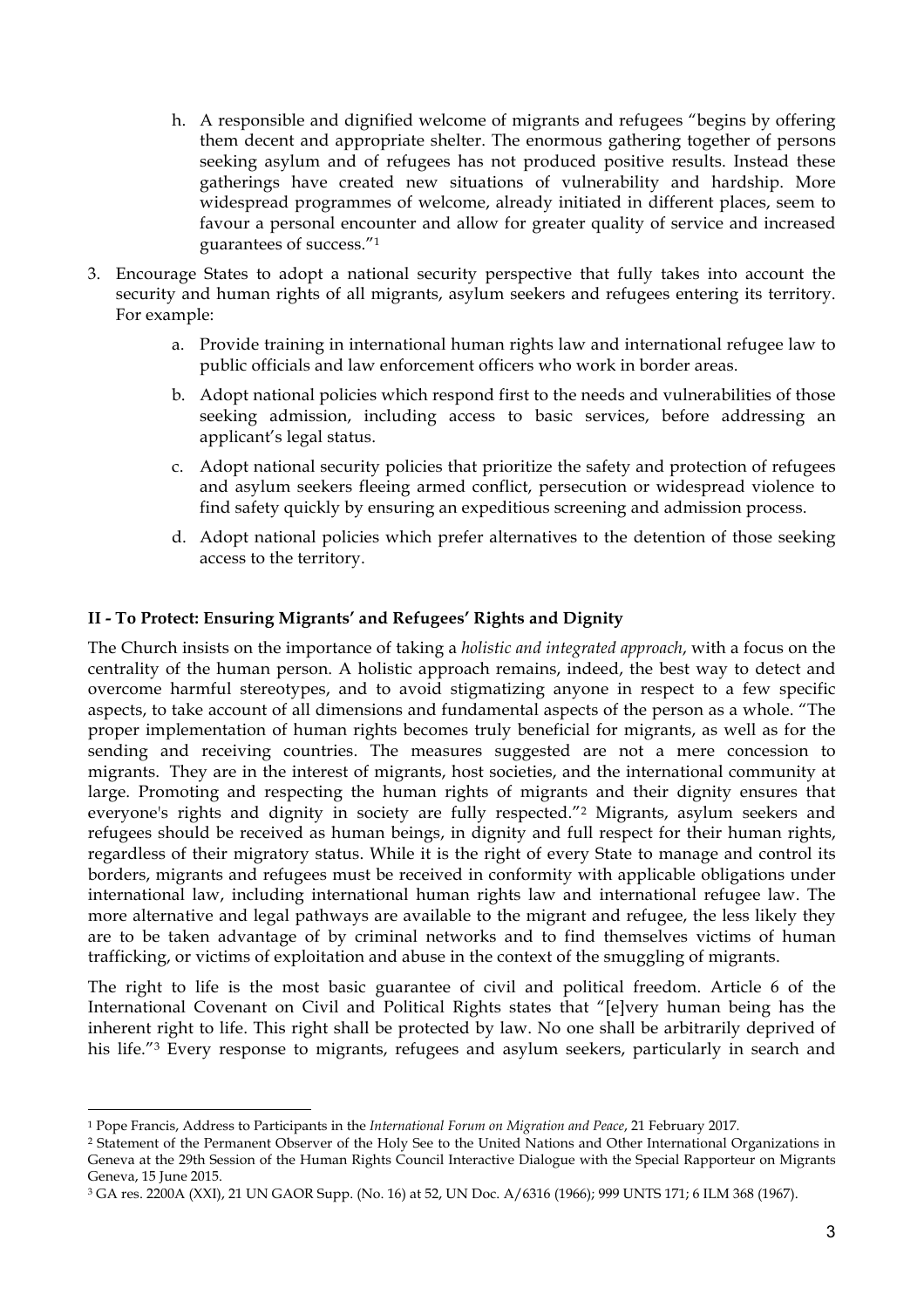rescue operations, should be directed primarily to ensure and protect the right to life of all, regardless of their status. With this in mind, the following action points are proposed:

- 4. Encourage States with significant labour migrant outflows to adopt policies and practices which provide protections for citizens choosing to emigrate. For example:
	- a. Create national pre-departure information systems and training which alert and educate citizens and employers, as well public officials and law enforcement officers who work in border areas, to identify signs of forced labour or trafficking.
	- b. Require national regulation and certification of employment recruiters.
	- c. Establish, at the Ministerial level, a department dedicated to diaspora affairs.
	- d. Adopt national policies that protect the interests of and assist diaspora and migrant communities abroad, including through consular protection and legal services.
- 5. Encourage States with significant labour migrant inflows to adopt national policies which protect against exploitation, forced labour, or trafficking. Some examples would be:
	- a. Enact legislation which forbids employers from withholding the passports and other forms of identification from their employees.
	- b. Enact national policies which provide foreign residents with access to justice, regardless of their migratory status, allowing them to report human rights abuses and violence without fear of reprisal, including detention and deportation.
	- c. Enact national policies which allow migrants to open private, personal bank accounts that also permit direct deposits by employers.
	- d. Adopt national minimum wage laws which require the regular and predictable payment of wages, at least on a monthly basis.
- 6. Encourage States to adopt national policies which enable migrants, asylum seekers, and refugees to make the best use of their skills and capacities, in order to better contribute to their own and their communities' well-being. For example:
	- a. Grant refugees and asylum seekers freedom of movement and provide work permits as well as travel documents which allow for their return to the host State, particularly for those that find employment in other States.
	- b. Adopt programs engaging local communities in hosting small groups of asylum seekers in addition to larger reception and identification centers.
	- c. Enact legislation which allows asylum seekers, refugees and migrants the ability to open bank accounts, establish enterprises, and conduct financial transactions.
	- d. Enact national policies which allow migrants, asylum seekers and refugees to access and use telecommunications, such as internet or sim cards for mobile telephones, without burdensome procedures or fees.
	- e. Enact national policies which allow repatriated and returning migrants and refugees to have swift access to employment opportunities in their countries of origin, thus encouraging their reintegration into society.
- 7. Encourage States to comply with their obligations under the Convention of the Rights of the Child (CRC) when enacting domestic legislation to address the vulnerable situation of unaccompanied children or minors separated from their family. For example:
	- a. Adopt alternatives to mandatory detention, which is never in the best interest of the child, no matter their migratory status.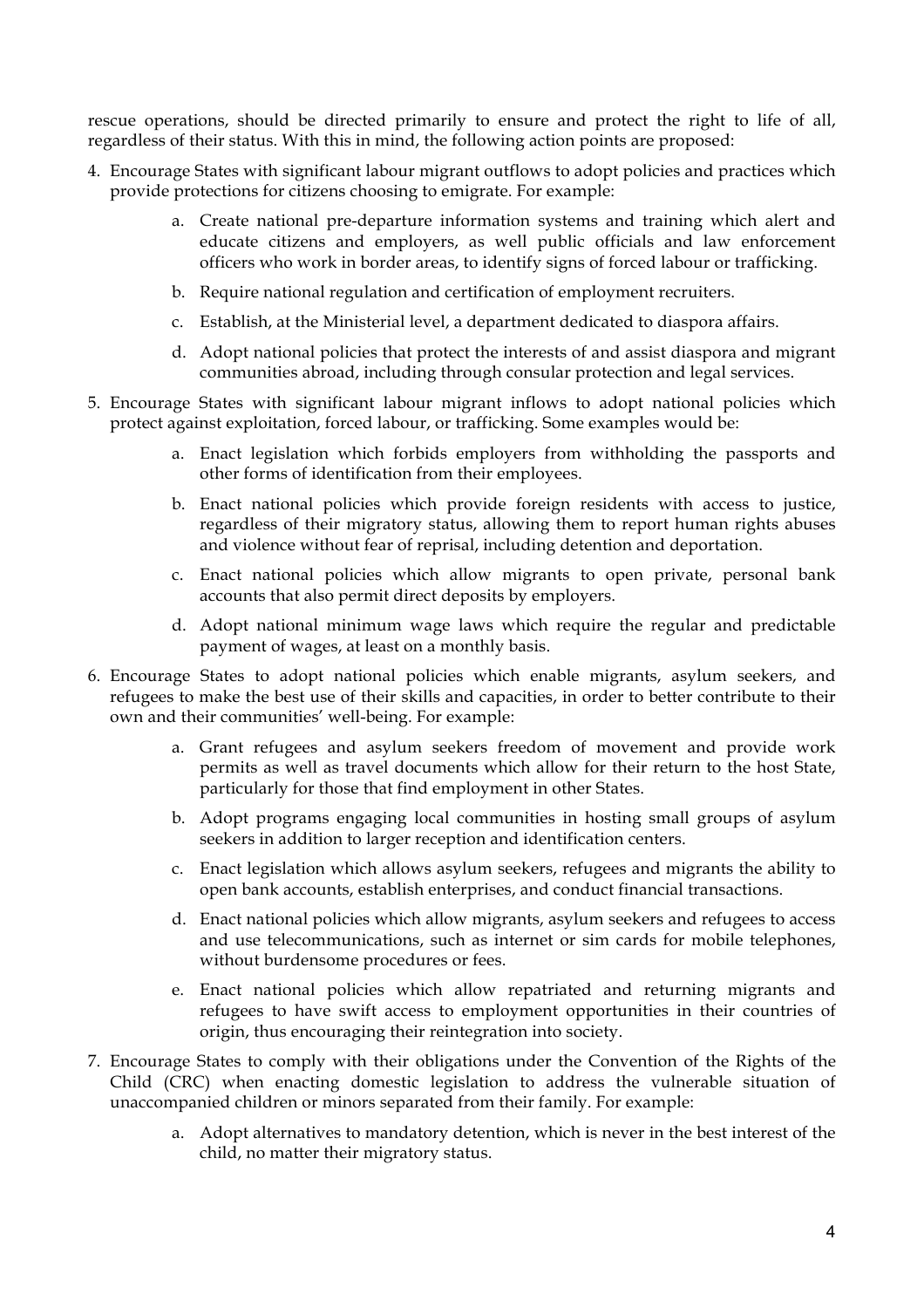- b. Provide foster care or guardianship for unaccompanied children or minors while they are separated from their family.
- c. Establish separate processing centers for families, minors and adults.
- 8. Encourage States to comply with their obligations under the Convention of the Rights of the Child (CRC) when dealing with all migrant minors and recommend the following actions, among others:
	- a. Adopt procedures that guarantee legal protections to minors approaching the age of majority. In particular, enact legislation that preserves their legal status and prevents them from becoming undocumented and thus subject to detention and deportation.
	- b. Adopt procedures that permit minors that are close to the age of majority to continue their education without interruption.
	- c. Adopt policies that require the registration of all births, providing each newborn with a birth certificate.
- 9. Encourage States to adopt national policies that provide equal access to education for migrant, asylum seeker and refugee learners of all levels. For example:
	- a. Enact national or regional policies which provide migrants and refugees with access to primary and secondary education level no matter their migratory status.
	- b. Enact policies which provide that the primary and secondary education to which migrants and refugees have access meets the same standards of education received by citizens.
- 10. Encourage States to adopt legislation which provides migrants and refugees with access to adequate social protections. For example:
	- a. Enact legislation which ensures the right to health of migrants and refugees, including access to primary health-care services, regardless of their migratory status and immediately upon arrival.
	- b. Enact legislation that grants access to national pension schemes and that guarantees the portability of social security coverage and benefits between and among countries to prevent migrants and refugees from losing entitlements due to their migration status.
- 11. Encourage States to enact legislation to prevent migrants and refugees from becoming "stateless". In particular:
	- a. Enact legislation granting adequate protection and standards of treatment in respect of rights and freedoms as established by international conventions addressing statelessness and human rights treaties and provisions relevant to the right to a nationality.
	- b. Enact legal and policy reforms that are necessary to address statelessness effectively, working in the four areas of statelessness – identification, prevention, reduction and protection – and aiming at granting citizenship to children at birth.

# **III - To Promote: Advancing Migrants' and Refugees' Integral Human Development**

At the present time the average duration of exile for those who have fled armed conflict is 17 years. For labour migrants as well, the time away from home can amount to many years. Hosting states, rather than providing merely emergency responses and basic services, should assure structures which allow those staying long-term to develop as human beings and to contribute to the development of the host country. Moreover, since a basic principle of the 2030 Sustainable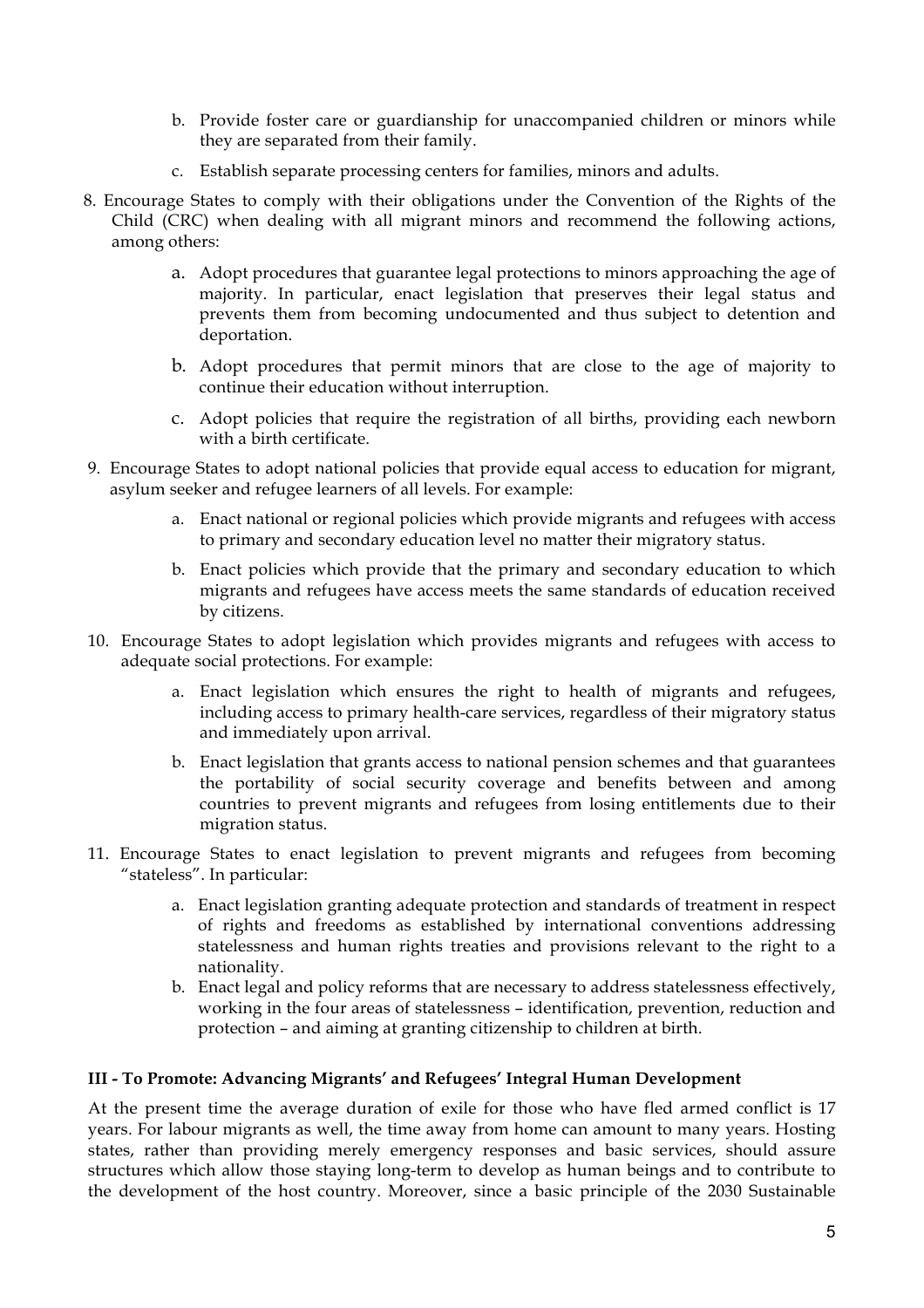Development Goals is to "leave no one behind", the international community should take care to include refugees, asylum seekers and labour migrants in their development plans. The following action points are suggested:

- 12. Encourage States to enact legislation that enables the recognition, transfer and further development of the formal skills of all migrants, asylum seekers, and refugees residing in the host country. For example:
	- a. Enact policies which provide access to tertiary education as well as support for qualified migrants, asylum seekers and refugees.
	- b. Enact policies which provide equal access to apprenticeship and internship programmes for qualified migrants, asylum seekers and refugees on the same basis as citizens.
	- c. Enact policies which facilitate the assessment, validation and recognition of academic and vocational education, including higher education, of migrants and refugees through, for example, inter-university arrangements as well as bilateral and multilateral agreements.
- 13. Encourage States to adopt laws, policies and practices which facilitate the local integration of migrants, asylum seekers and refugee populations. For example:
	- a. Where they do not already exist, enact laws that recognize the right of asylum seekers and refugees to freedom of movement and freedom to choose their place of residence.
	- b. Where they do not already exist, enact laws that recognize the right of asylum seekers and refugees to work, at the time of registration with appropriate national authorities.
	- c. Adopt policies which provide access to classes and training in the local language and customs as well as the printing of public notices and information in those languages most common among migrant and refugee populations within the host country.
- 14. Encourage States to adopt policies and practices which promote and preserve the integrity and well-being of the family regardless of migratory status. For example:
	- a. Enact laws which allow for the reunification of refugees and migrants with their families and that recognize the right of these family members to work. A minimum level of income, or proof of the ability to provide financial support, should not be a requirement for the reunification of minors with their parents.
	- b. Enact laws which expand the scope of family reunification policies to include all family members (including grandparents, siblings and grandchildren) in order to allow the entire family to remain united in the resettlement process.
	- c. Enact policies which facilitate family tracing and reunification.
	- d. Enact laws which prohibit and actively prevent the abuse of minor workers, ensuring that the work is safe and does not harm their health, well-being or jeopardize their educational opportunities
- 15. Encourage States to adopt policies and practices that provide migrants, asylum seekers and refugees with special needs or vulnerabilities with the same opportunities as other disabled citizens. For example:
	- a. Enact policies which provide all disabled with access to assistance devices to the disabled (for example, wheelchairs, guide dogs, hearing aids) regardless of migratory status.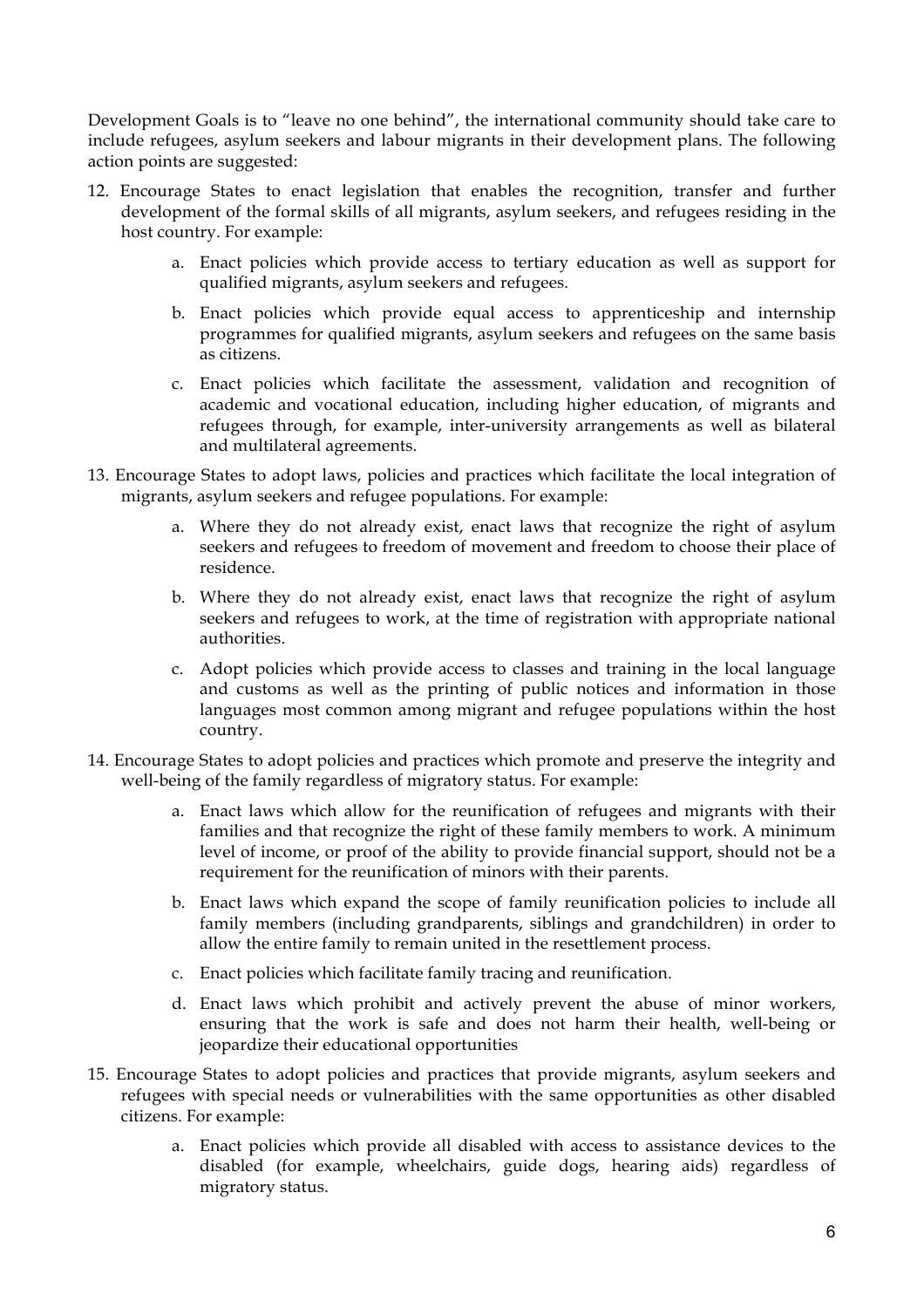- b. Enact policies which promote rapid access to special education or vocational training as well as health care for unaccompanied or separated minors who are disabled.
- 16. Encourage the international community to increase its share of development and emergency assistance to States which host and support large influxes of refugees and migrants fleeing armed conflict so all may benefit, regardless of migratory status. For example:
	- a. Encourage donor States to tailor aid and assistance to include the development of medical, educational, and social services infrastructure in hosting areas upon arrival. For example, paying for the construction of additional classrooms and funding teacher training where local capacity has been overwhelmed or exhausted.
	- b. Encourage donor States to adopt policies that set aside a percentage of the direct assistance, as well as access to programmes and services, provided to refugees and migrants, for the benefit of local families experiencing similar economic and social disadvantages.
- 17. Encourage States to adopt policies and practices that guarantee the freedom of religion, in both belief and practice, to all migrants and refugees regardless of their migratory status.

### **IV - To Integrate: Enriching Communities through Wider Participation of Migrants and Refugees**

The acceptance of migrants and refugees is an opportunity for new understanding and broader horizons, both on the part of those accepted, who have the responsibility to respect the values, traditions and laws of the community which takes them in, and on the part of the latter, who are called to acknowledge the beneficial contribution which each immigrant can make to the whole community. Both sides are mutually enriched by their interaction, and the community as a whole is enhanced by a greater participation of all its members, both resident and migrants. This is also true for the migrant or refugee who chooses to return home. The following actions points are suggested:

- 18. On the basis that integration is neither assimilation nor incorporation, but a "two-way process," which is essentially rooted in the joint recognition of the other's cultural richness, encourage States to enact legislation which facilitates local integration. For example:
	- a. Adopt laws and constitutional provisions aimed at granting citizenship at birth.
	- b. Adopt laws which provide timely access to citizenship for all refugees.
	- c. Adopt a rights and needs based approach to the granting of citizenship. Citizenship should not be contingent on economic status or the ownership of property.
	- d. Adopt laws that grant citizenship without "new language requirements" for older applicants (over fifty years of age).
	- e. Adopt laws which facilitate the legal migration of family members of foreign residents.
	- f. Adopt laws which allow for the regularization of status for long term residents of the host country.
- 19. Encourage States to adopt policies and programmes which actively promote a positive narrative on migrants and refugees and the solidarity towards them. For example:
	- a. Provide subsidies to municipalities and faith-based communities to host events which showcase positive aspects of the culture of the members of the foreign community.